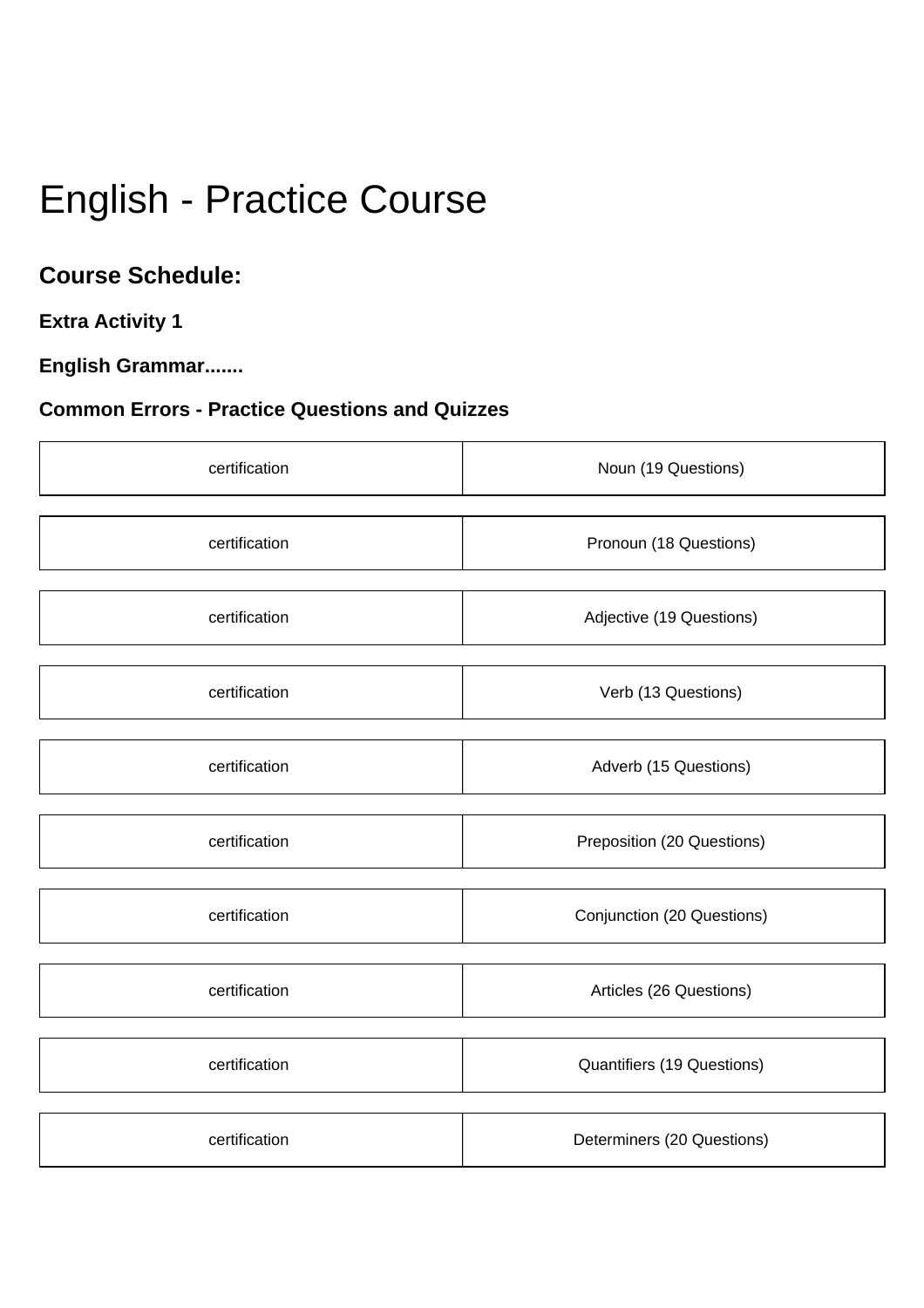| certification | Tenses (15 Questions)                              |
|---------------|----------------------------------------------------|
|               |                                                    |
| certification | Syntax (15 Questions)                              |
|               |                                                    |
| certification | Wrongly Spelt or Inappropriate Word (21 Questions) |
|               |                                                    |
| certification | Common Error Quiz - Easy Level (35 Questions)      |
|               |                                                    |
| certification | Common Error Quiz - Moderate Level (35 Questions)  |
|               |                                                    |
| certification | Common Error Quiz - Advanced Level (35 Questions)  |

#### **Tenses - Present, Past and Future**

| certification | Past Tense (15 Questions)          |
|---------------|------------------------------------|
|               |                                    |
| certification | Present Tense (19 Questions)       |
|               |                                    |
| certification | Future Tense (17 Questions)        |
|               |                                    |
| certification | Easy Level Quiz (45 Questions)     |
|               |                                    |
| certification | Moderate Level Quiz (40 Questions) |

## **Vocabulary**

| certification | Words From A (70 Questions) |
|---------------|-----------------------------|
|               |                             |
|               |                             |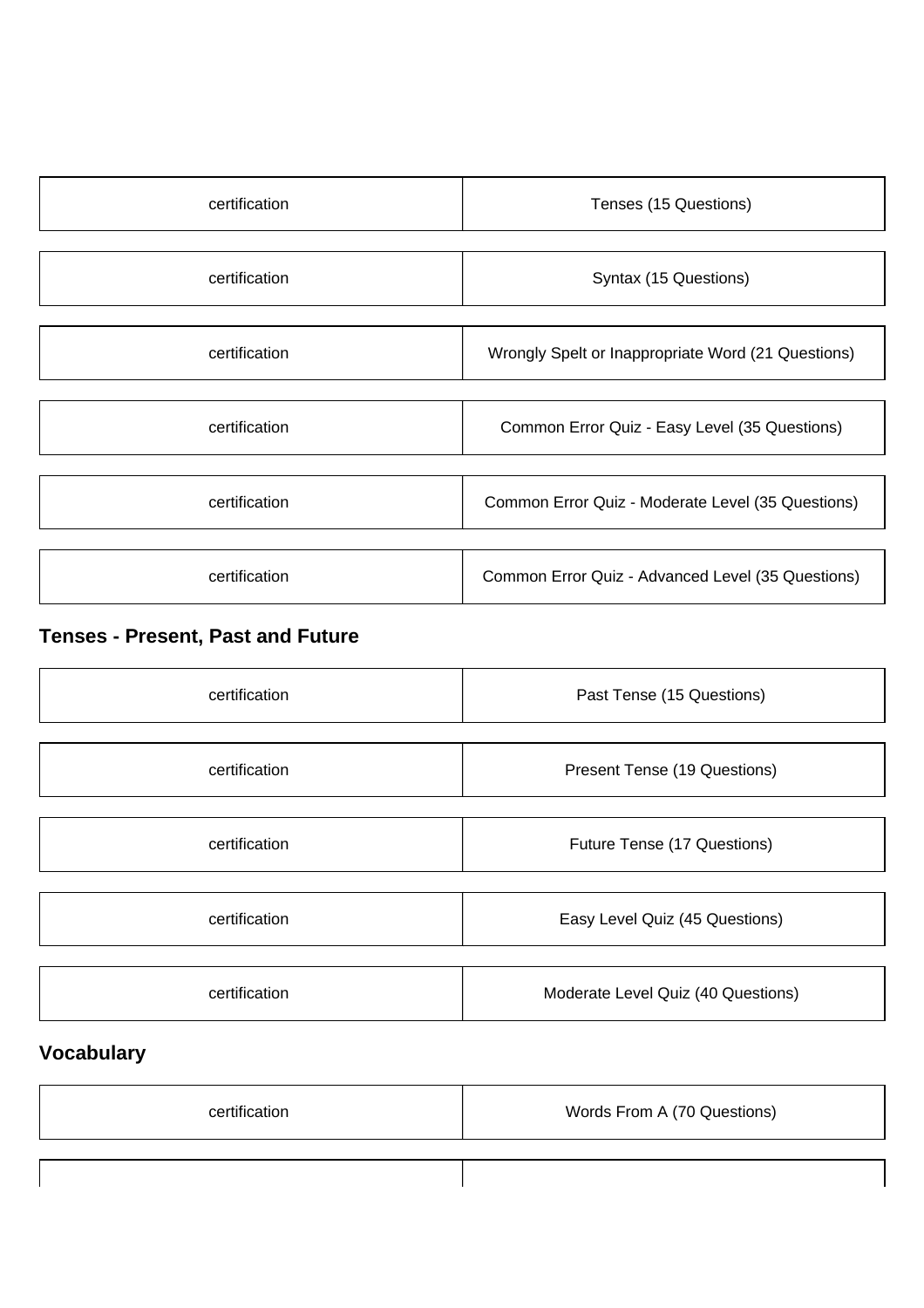| certification | Words From B (69 Questions) |
|---------------|-----------------------------|
|               |                             |
| certification | Words From C (70 Questions) |
| certification | Words From D (69 Questions) |
| certification | Words From E (69 Questions) |
| certification | Words From F (69 Questions) |
|               |                             |
| certification | Words From G (69 Questions) |
| certification | Words From H (69 Questions) |
|               |                             |
| certification | Words From I (70 Questions) |
|               |                             |
| certification | Words From J (70 Questions) |
|               |                             |
| certification | Words From K (35 Questions) |
|               |                             |
| certification | Words From L (70 Questions) |
|               |                             |
| certification | Words From M (70 Questions) |
|               |                             |
| certification | Words From N (70 Questions) |
|               |                             |
| certification | Words From O (69 Questions) |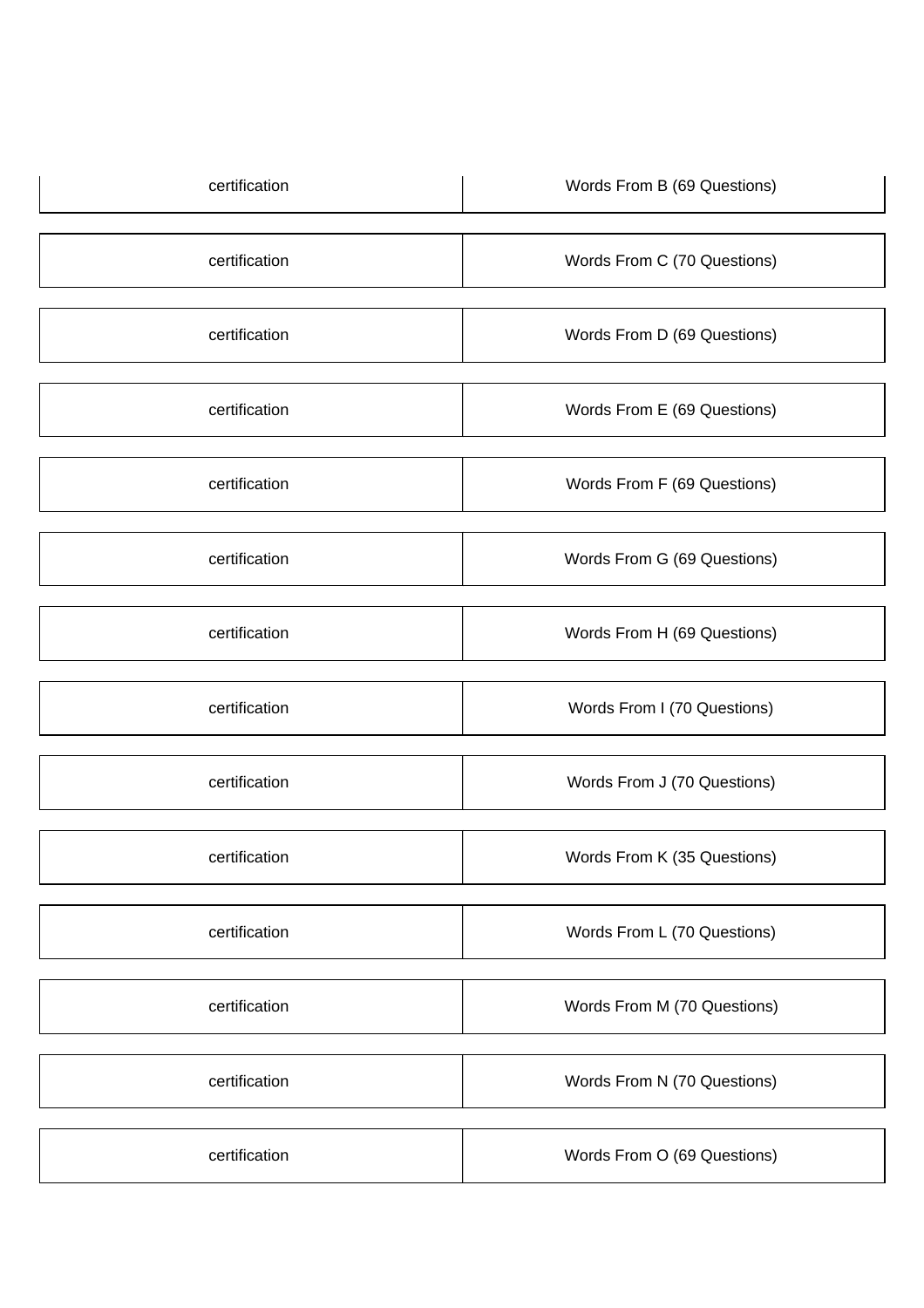| certification | Words From P (69 Questions)     |
|---------------|---------------------------------|
|               |                                 |
| certification | Words From Q (15 Questions)     |
|               |                                 |
| certification | Words From R (70 Questions)     |
|               |                                 |
| certification | Words From S (70 Questions)     |
|               |                                 |
| certification | Words From T (70 Questions)     |
|               |                                 |
| certification | Words From U (62 Questions)     |
|               |                                 |
| certification | Words From V,W,X (70 Questions) |
|               |                                 |
| certification | Words From Y,Z (7 Questions)    |
|               |                                 |

#### **Active and Passive Voice**

| certification | Active to Passive (21 Questions)                |
|---------------|-------------------------------------------------|
|               |                                                 |
| certification | Passive to Active (16 Questions)                |
|               |                                                 |
| certification | Active/Passive to Passive/Active (24 Questions) |
|               |                                                 |
| certification | Easy Level Quiz (20 Questions)                  |
|               |                                                 |
| certification | Moderate Level Quiz (44 Questions)              |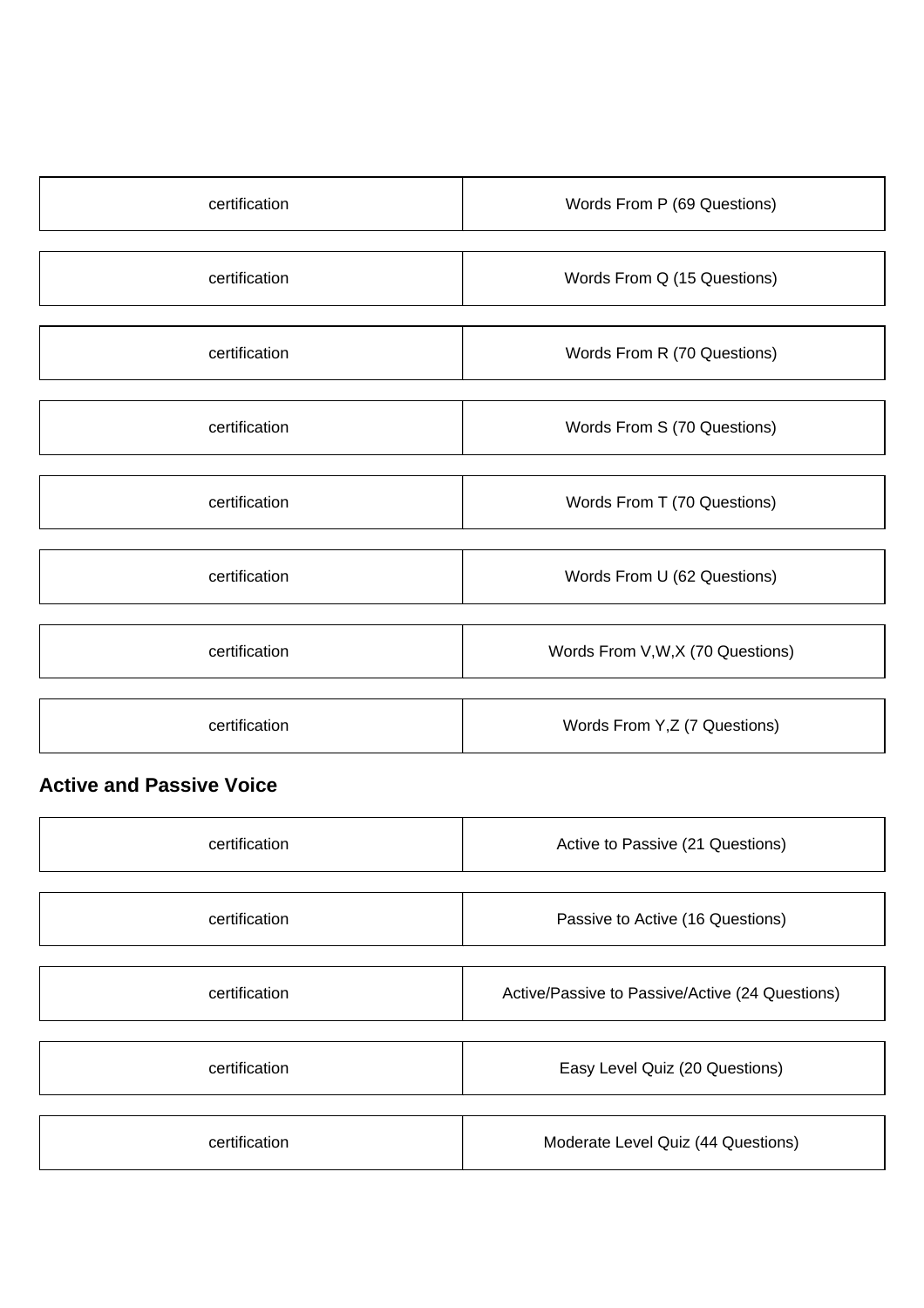| certification | Advanced Level Quiz (42 Questions) |
|---------------|------------------------------------|
|               |                                    |

#### **Direct Indirect**

| certification | Direct/Indirect to Indirect/Direct (25 Questions) |
|---------------|---------------------------------------------------|
|               |                                                   |
| certification | Easy Level Quiz (35 Questions)                    |
|               |                                                   |
| certification | Moderate Level Quiz (25 Questions)                |
|               |                                                   |
| certification | <b>Advanced Level Quiz</b>                        |

# **Homonyms - Practice Questions and Quizzes**

| certification | Fill Up the Blank Space                       |
|---------------|-----------------------------------------------|
|               |                                               |
| certification | <b>Choose Correct Option</b>                  |
|               |                                               |
| certification | Homonyms Quiz - Easy Level (33 Questions)     |
|               |                                               |
| certification | Homonyms Quiz - Moderate Level (35 Questions) |
|               |                                               |
| certification | Homonyms Quiz - Advanced Level (12 Questions) |

#### **Paronyms - Practice Questions and Quizzes**

| certification | Fill up the Blank Space                   |
|---------------|-------------------------------------------|
| certification | Paronyms Quiz - Easy Level (16 Questions) |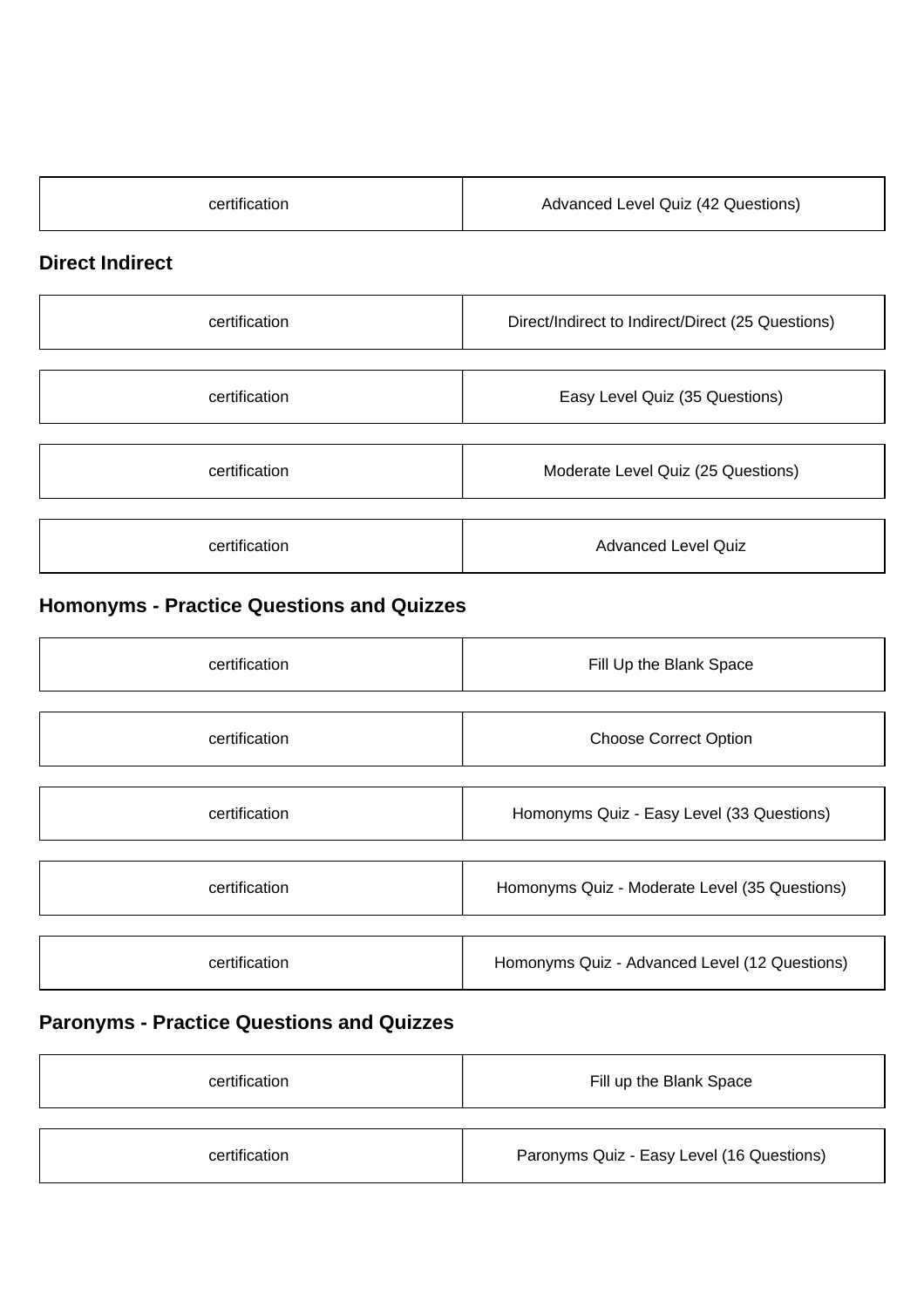| certification | Paronyms Quiz - Advanced Level (9 Questions)  |
|---------------|-----------------------------------------------|
| certification | Paronyms Quiz - Moderate Level (16 Questions) |

# **Antonyms - Coming Soon**

## **Synonyms**

| certification | Choose Correct Option (53 Questions)) |
|---------------|---------------------------------------|
|               |                                       |
| certification | Easy Level Quiz (45 Questions)        |
|               |                                       |
| certification | Moderate Level Quiz (45 Questions)    |

#### **One Word Substitution**

| certification | Simple Sentence form (35 Questions)                    |  |
|---------------|--------------------------------------------------------|--|
|               |                                                        |  |
| certification | Sentence With Some Bold Letters (30 Questions)         |  |
|               |                                                        |  |
| certification | Single Word With Four Statements Option (19 Questions) |  |
|               |                                                        |  |
| certification | Easy Level Quiz (49 Questions)                         |  |
|               |                                                        |  |
| certification | Moderate Level Quiz (45 Questions)                     |  |
|               |                                                        |  |
| certification | Advanced Level Quiz (18 Questions)                     |  |

 $\top$ 

٦

#### **Idioms & Phrase**

 $\Gamma$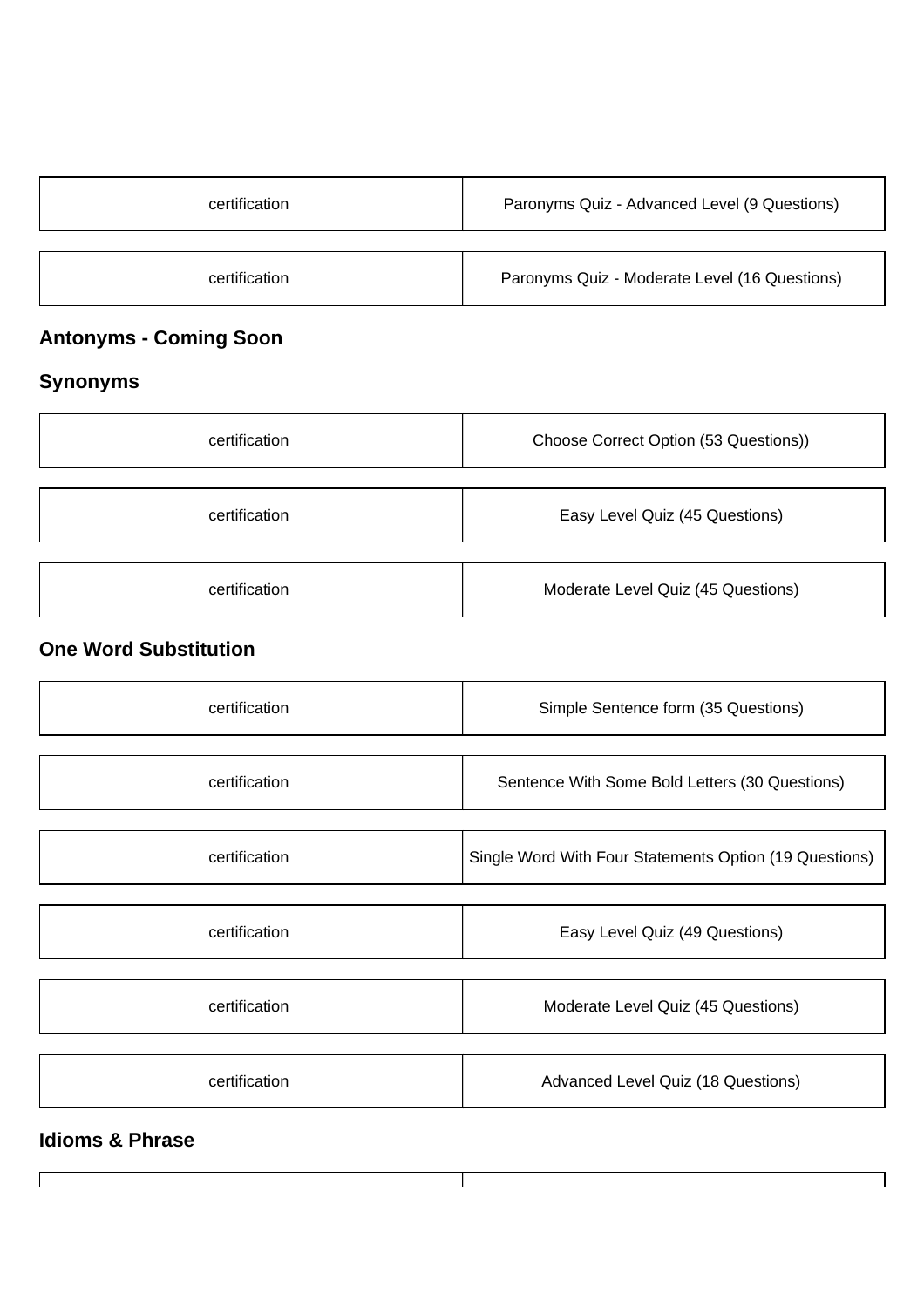| certification | Simple Idioms / Phrase (25 Questions)           |
|---------------|-------------------------------------------------|
|               |                                                 |
| certification | Sentence Containing Idiom/Phrase (15 Questions) |
|               |                                                 |
| certification | Easy Level Quiz (35 Questions)                  |
|               |                                                 |
| certification | Moderate Level Quiz (35 Questions)              |

#### **Sentence Connectors**

| certification | Connectors To start the sentence                            |  |
|---------------|-------------------------------------------------------------|--|
|               |                                                             |  |
| certification | Theme Based on Given Options                                |  |
|               |                                                             |  |
| certification | Match up Connectors                                         |  |
|               |                                                             |  |
| certification | Sentence Connectors Quiz - Easy Level (27 Questions)        |  |
|               |                                                             |  |
| certification | Sentence Connectors Quiz - Moderate Level (35<br>Questions) |  |
|               |                                                             |  |
| certification | Sentence Connectors Quiz - Advanced Level (7 Questions)     |  |

#### **Root Words...**

# **Misspelled Words**

|               | certification | Find Misspelled Word           |
|---------------|---------------|--------------------------------|
| certification |               | Easy Level Quiz (35 Questions) |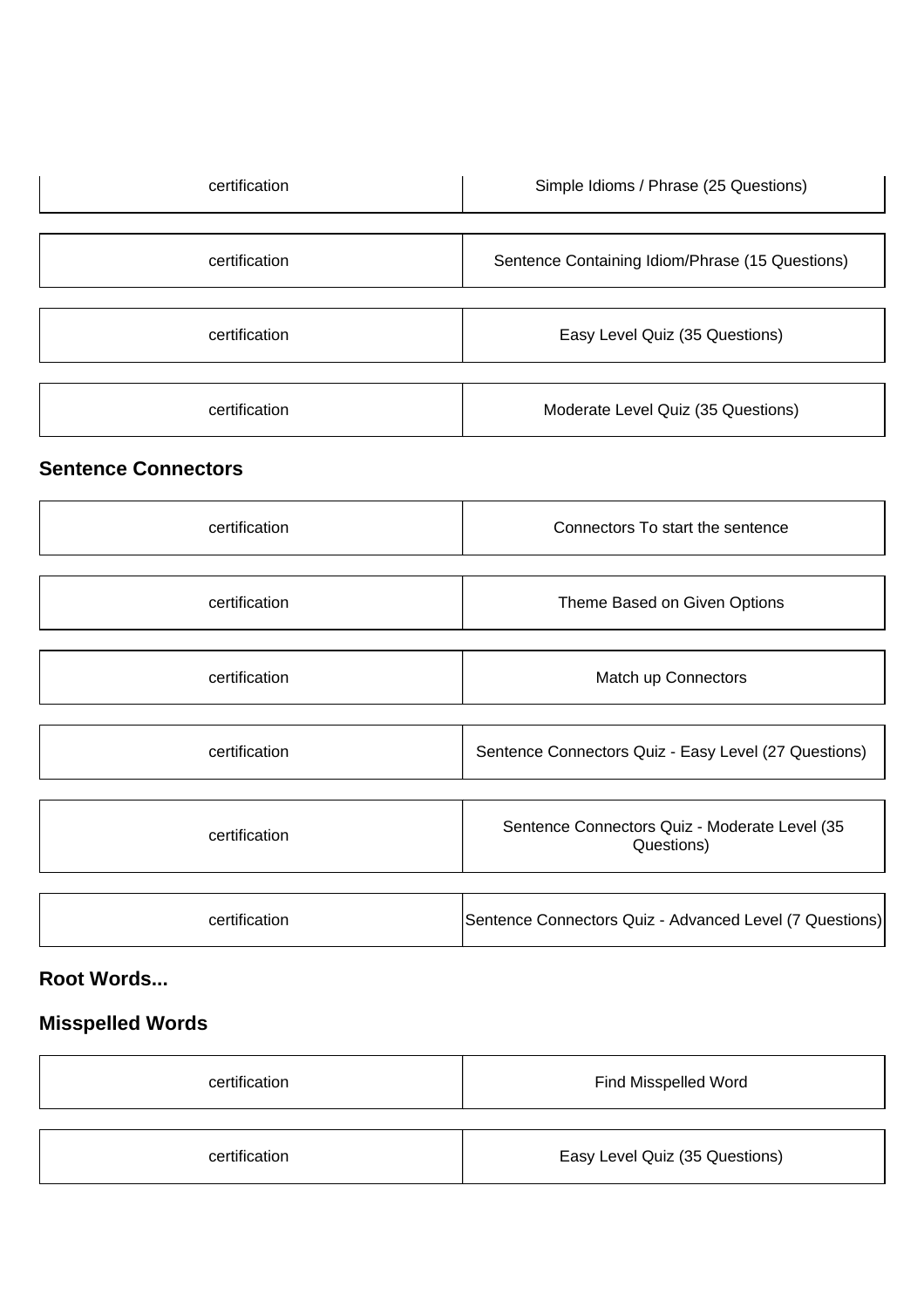| certification | Moderate Level Quiz (35 Questions) |
|---------------|------------------------------------|
|               |                                    |
| certification | Advanced Level Quiz (20 Questions) |

# **Words Usage**

| certification | Appropriate Usage of Words (13 Questions)        |
|---------------|--------------------------------------------------|
|               |                                                  |
| certification | Words Usage Quiz - Easy Level (7 Questions)      |
|               |                                                  |
| certification | Words Usage Quiz - Moderate Level (30 Questions) |
|               |                                                  |
| certification | Words Usage Quiz - Advanced Level (13 Questions) |

# **Fill in Single Space**

| certification | Single Filler with Article (22 Questions)           |
|---------------|-----------------------------------------------------|
|               |                                                     |
| certification | Single Filler with 8 parts of Speech (15 Questions) |
|               |                                                     |
| certification | Single Filler with Tenses (15 Questions)            |
|               |                                                     |
| certification | Single Filler with Idioms (13 Questions)            |
|               |                                                     |
| certification | Single Filler with Phrasal Verb (11 Questions)      |
|               |                                                     |
| certification | Easy Level Quiz (25 Questions)                      |
|               |                                                     |
|               |                                                     |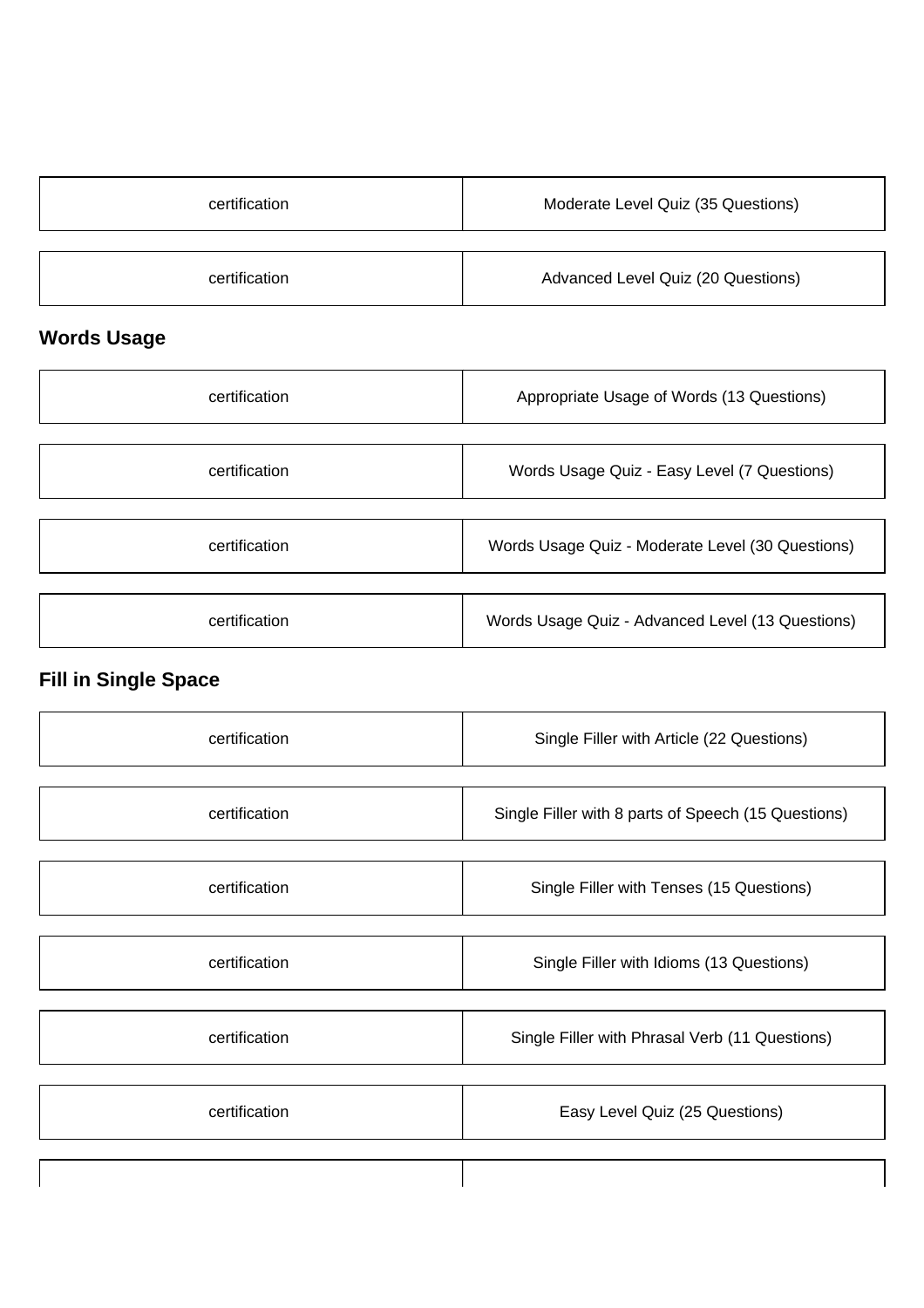| certification | Moderate Level Quiz (25 Questions) |
|---------------|------------------------------------|
|               |                                    |
| certification | Advanced Level Quiz (25 Questions) |

## **Fill up Double Space**

| certification | Double filler with pair of Options (9 Questions) |
|---------------|--------------------------------------------------|
|               |                                                  |
| certification | Easy Level Quiz (7 Questions)                    |
|               |                                                  |
| certification | Moderate Level Quiz (7 Questions)                |
|               |                                                  |
| certification | Advanced Level Quiz (7 Questions)                |

## **Phrase Replacement / Sentence Improvement**

| certification | Sentence Improvement (15 Questions) |
|---------------|-------------------------------------|
|               |                                     |
| certification | Easy Level Quiz (21 Questions)      |
|               |                                     |
| certification | Moderate Level Quiz (22 Questions)  |

## **Reading Comprehension - Practice Questions and Quizzes**

| certification | Short Passage Length (15 Questions)  |
|---------------|--------------------------------------|
|               |                                      |
| certification | Medium Passage Length (20 Questions) |
| certification | Long Passage (10 Questions)          |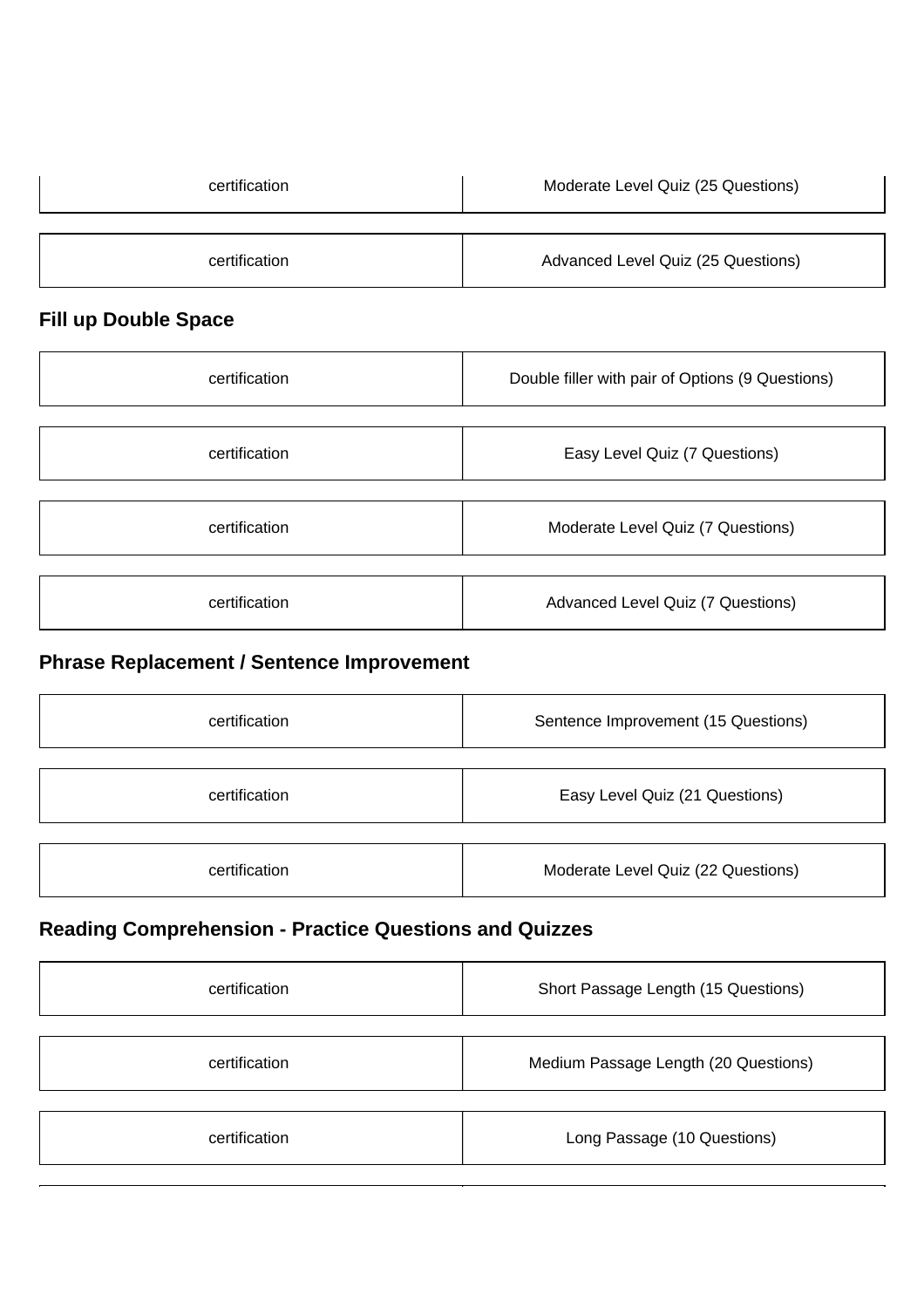| certification | Practice Session 1 (34 Questions)  |  |
|---------------|------------------------------------|--|
|               |                                    |  |
| certification | Practice Session 2 (21 Questions)  |  |
|               |                                    |  |
| certification | Practice Session 3 (35 Questions)  |  |
|               |                                    |  |
| certification | Practice Session 4 (35 Questions)  |  |
|               |                                    |  |
| certification | Practice Session 5 (35 Questions)  |  |
|               |                                    |  |
| certification | Easy Level Quiz (35 Questions)     |  |
|               |                                    |  |
| certification | Moderate Level Quiz (35 Questions) |  |
|               |                                    |  |
| certification | Advanced Level Quiz (35 Questions) |  |

#### **Cloze Test - .....**

| certification | Fill ups in Passage (45 Questions) |  |
|---------------|------------------------------------|--|
|               |                                    |  |
| certification | Easy Level Quiz (30 Questions)     |  |
|               |                                    |  |
| certification | Moderate Level Quiz (35 Questions) |  |
|               |                                    |  |
| certification | Advanced Level Quiz (35 Questions) |  |

# **Precise Writing -,,,,,**

**Jumbled Sentence / Sentence Rearrangement - .........**